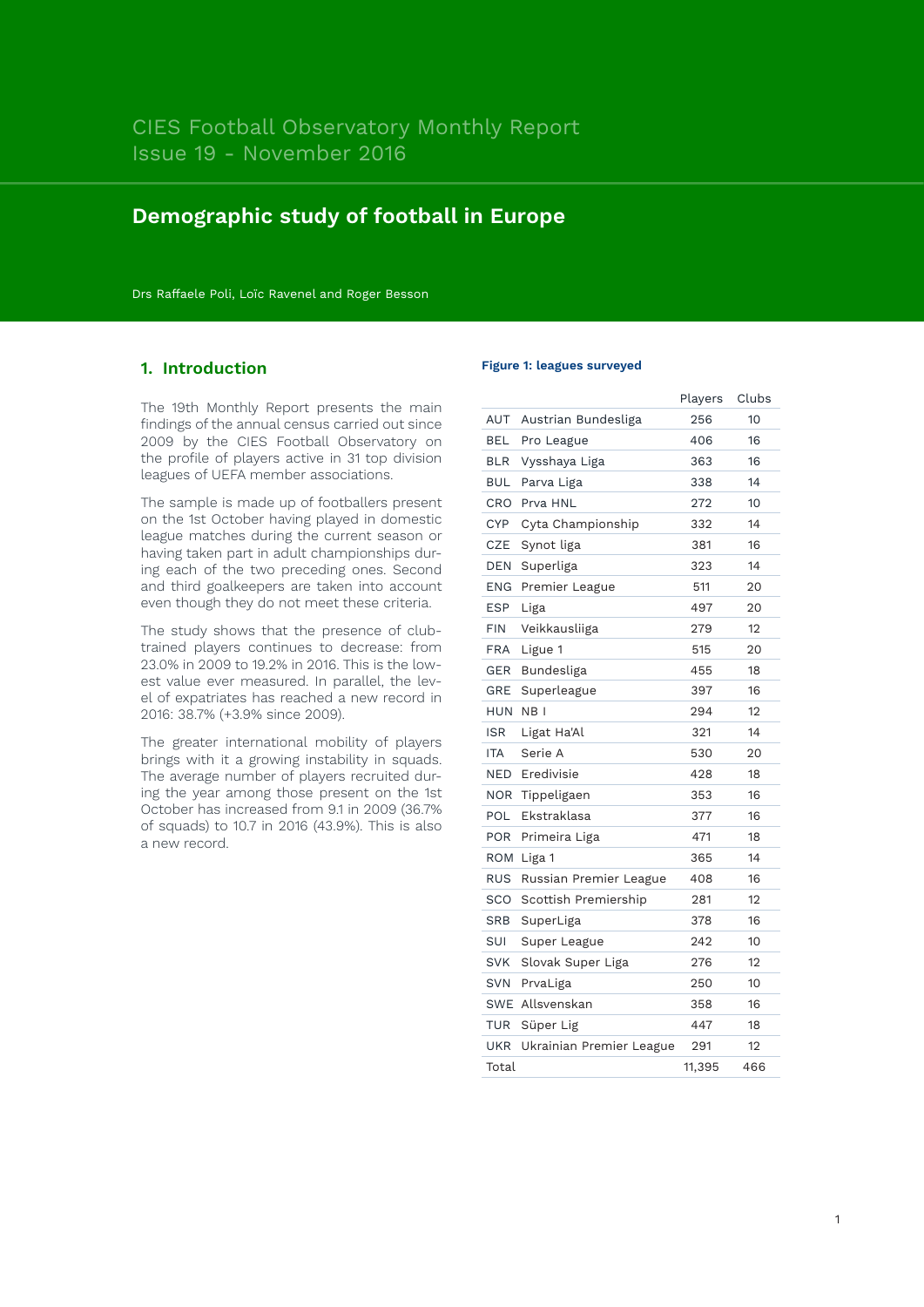

## **2. Training**

According to UEFA's definition, a club-trained footballer is one having played at least three seasons between 15 and 21 years of age in his employer team. Depending on the instance, a player may have no training club, have one or even two.

Since 2009, the presence of club-trained footballers has steadily decreased. This category of players now represents less than a fifth of squads. Insofar as transfer market speculation on young talents is on the increase, it seems most likely that the percentage of club-trained footballers will continue to drop over the next few years.

**Figure 2: % of club-trained players in squads** 



Important disparities exist according to league. On the 1st October 2016, club-trained players represented 31.5% of footballers in the Slovakian top division. At the other extreme, they accounted for only 6.9% of players in Turkey. In two other countries, Cyprus and Portugal, was this figure under 10%.

**Figure 3: % of club-trained players, by league (2016)**

| <b>SVK</b> |       |       |       |       |       | 31.5% |
|------------|-------|-------|-------|-------|-------|-------|
| UKR        |       |       |       |       |       | 30.6% |
| <b>CZE</b> |       |       |       |       |       | 28.6% |
| CRO        |       |       |       |       |       | 27.9% |
| <b>NOR</b> |       |       |       |       |       | 27.8% |
| <b>DEN</b> |       |       |       |       |       | 27.2% |
| <b>ISR</b> |       |       |       |       |       | 26.5% |
| <b>SVN</b> |       |       |       |       | 24.8% |       |
| AUT        |       |       |       |       | 24.6% |       |
| <b>ESP</b> |       |       |       |       | 24.1% |       |
| <b>FRA</b> |       |       |       |       | 23.7% |       |
| <b>FIN</b> |       |       |       |       | 23.3% |       |
| <b>NED</b> |       |       |       |       | 23.1% |       |
| <b>HUN</b> |       |       |       |       | 22.8% |       |
| <b>ROM</b> |       |       |       | 21.9% |       |       |
| <b>SCO</b> |       |       |       | 21.7% |       |       |
| SUI        |       |       |       | 21.5% |       |       |
| <b>BLR</b> |       |       |       | 20.9% |       |       |
| <b>SWE</b> |       |       |       | 20.7% |       |       |
| SRB        |       |       |       | 19.6% |       |       |
| <b>BUL</b> |       |       |       | 17.5% |       |       |
| POL        |       |       | 15.6% |       |       |       |
| <b>BEL</b> | 14.5% |       |       |       |       |       |
| <b>GER</b> | 12.7% |       |       |       |       |       |
| <b>RUS</b> | 11.5% |       |       |       |       |       |
| <b>ITA</b> | 10.9% |       |       |       |       |       |
| GRE        | 10.1% |       |       |       |       |       |
| ENG        |       | 10.0% |       |       |       |       |
| <b>CYP</b> |       | 9.6%  |       |       |       |       |
| POR        |       | 9.6%  |       |       |       |       |
| <b>TUR</b> | 6.9%  |       |       |       |       |       |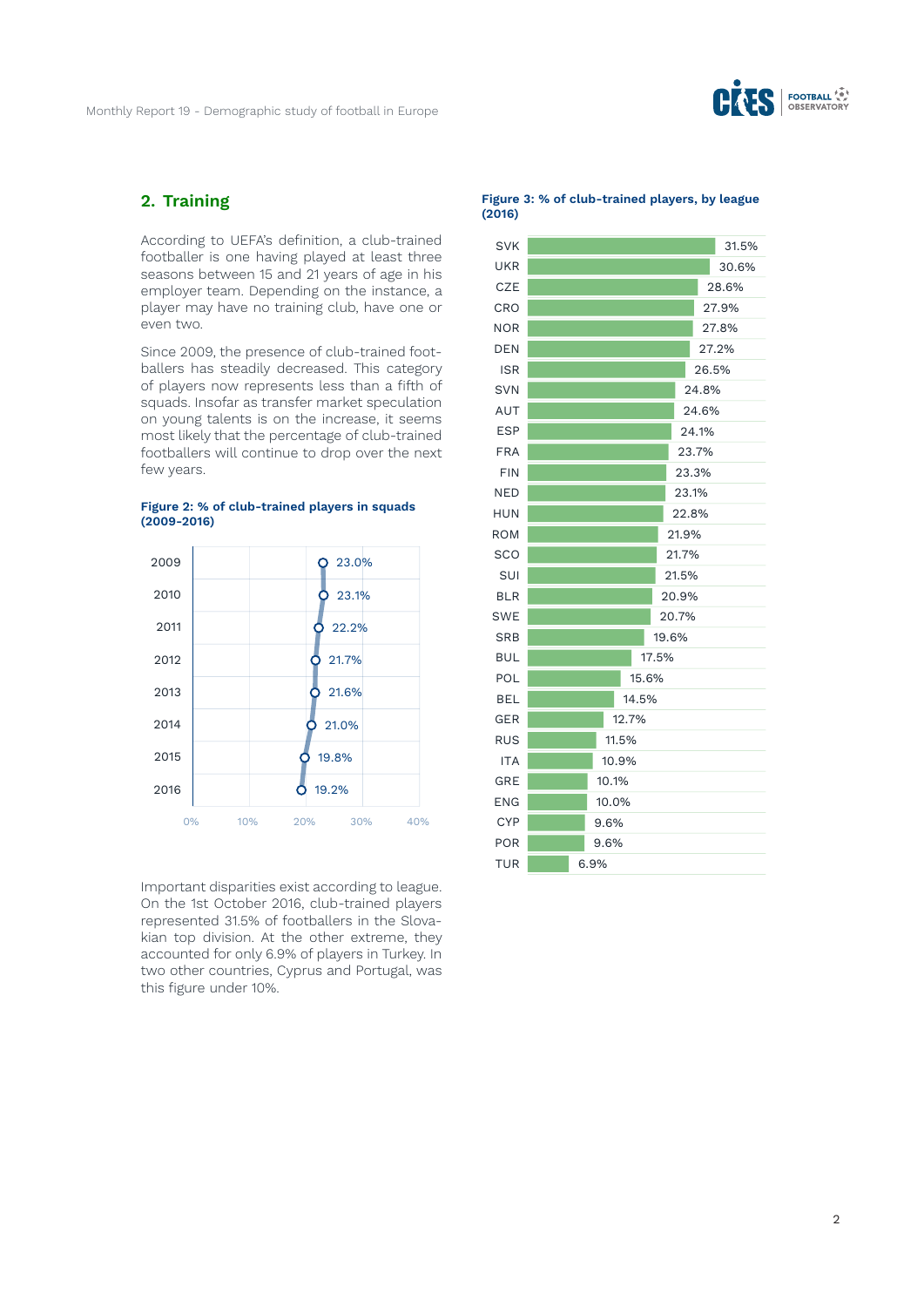

# **3. Migration**

The notion of expatriate defines footballers playing outside of the country where they started playing and from where they departed following recruitment by a club overseas. This definition allows us to analyse migrations directly related to football.

A historical analysis shows that the percentage of expatriates in clubs has been climbing steadily. In 2016, for the first time since our survey has been carried out, the percentage of expatriates is over twice that of club-trained players: 38.7% as opposed to 19.2%.



**Figure 4: % of expatriate players in squads (2009-2016)**

At one extreme, expatriates represent 65.4% of players in the Cypriot top division. This category of footballers represents the majority of squad members in six other championships: Turkey, England, Belgium, Italy, Portugal and Scotland. At the other extreme, expatriates make up only 16.1% of players in Serbia.

**Figure 5: % of expatriate players, by league (2016)**

| <b>CYP</b> |       |       |       |       |       |       | 65.4% |
|------------|-------|-------|-------|-------|-------|-------|-------|
| <b>TUR</b> |       |       |       |       |       |       | 62.0% |
| <b>ENG</b> |       |       |       |       |       |       | 61.8% |
| <b>BEL</b> |       |       |       |       |       |       | 60.1% |
| <b>ITA</b> |       |       |       |       |       |       | 56.2% |
| <b>POR</b> |       |       |       |       |       |       | 53.5% |
| <b>SCO</b> |       |       |       |       |       | 50.5% |       |
| <b>GRE</b> |       |       |       |       |       | 47.9% |       |
| <b>GER</b> |       |       |       |       |       | 46.8% |       |
| SUI        |       |       |       |       | 40.5% |       |       |
| <b>ESP</b> |       |       |       |       | 40.0% |       |       |
| <b>RUS</b> |       |       |       |       | 39.0% |       |       |
| POL        |       |       |       | 36.1% |       |       |       |
| <b>NED</b> |       |       |       | 35.0% |       |       |       |
| DEN        | 32.8% |       |       |       |       |       |       |
| <b>SVK</b> | 31.9% |       |       |       |       |       |       |
| CRO        |       |       | 30.9% |       |       |       |       |
| <b>NOR</b> |       |       | 30.9% |       |       |       |       |
| <b>SVN</b> |       |       | 30.8% |       |       |       |       |
| <b>FRA</b> |       |       | 30.5% |       |       |       |       |
| <b>FIN</b> |       |       | 30.5% |       |       |       |       |
| <b>SWE</b> |       |       | 29.9% |       |       |       |       |
| <b>AUT</b> |       |       | 29.3% |       |       |       |       |
| <b>HUN</b> |       |       | 27.9% |       |       |       |       |
| <b>BUL</b> |       |       | 27.2% |       |       |       |       |
| <b>ISR</b> |       |       | 27.1% |       |       |       |       |
| <b>ROM</b> |       |       | 24.7% |       |       |       |       |
| <b>CZE</b> |       |       | 24.1% |       |       |       |       |
| <b>BLR</b> |       |       | 20.9% |       |       |       |       |
| UKR        |       | 16.2% |       |       |       |       |       |
| <b>SRB</b> |       | 16.1% |       |       |       |       |       |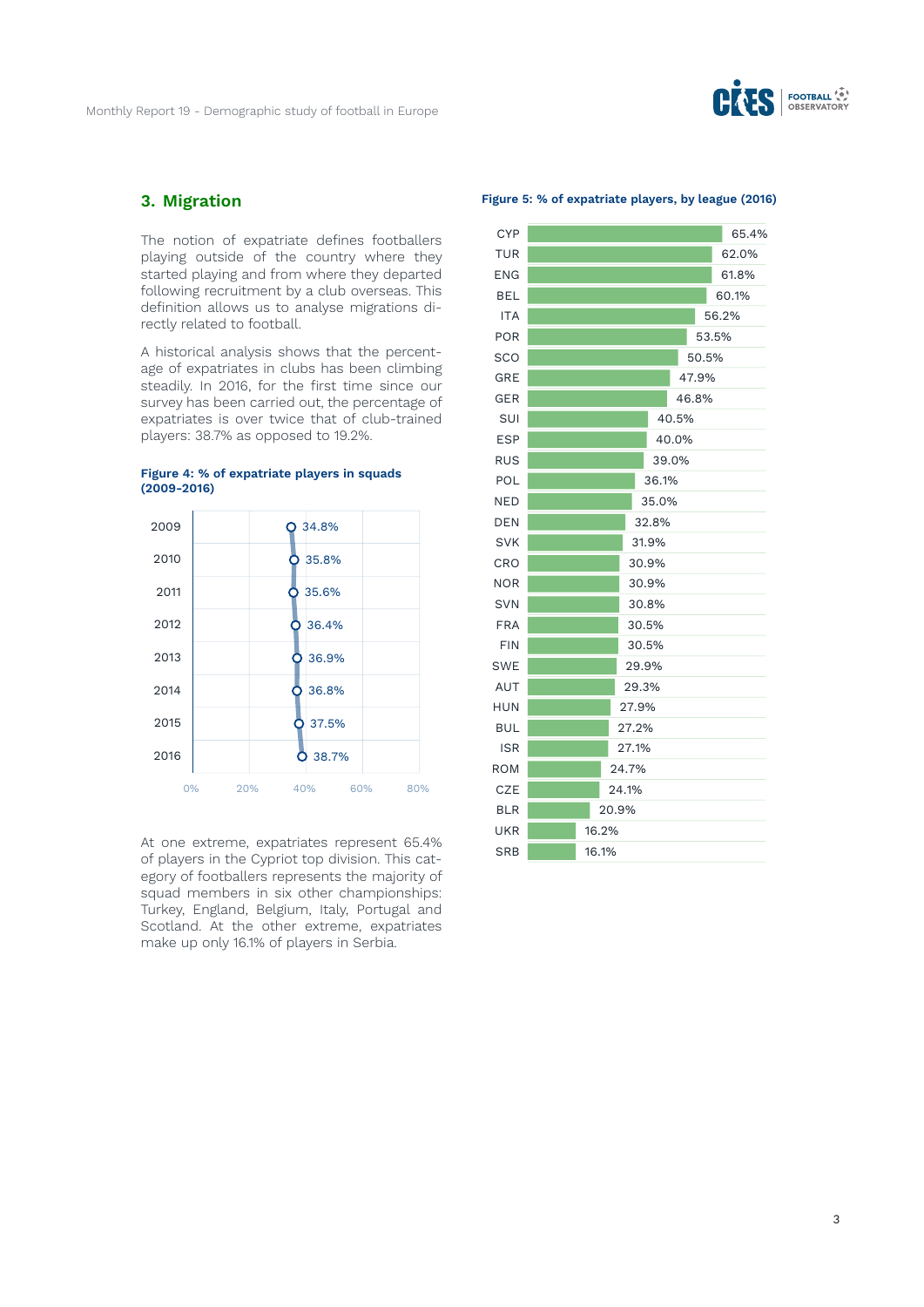

### **4. Mobility**

To analyse player mobility, we took into account the number of players in the squads of teams recruited during the year of the census. Players promoted to the first team from youth academies were not considered as being part of the new recruits.

On the 1st October 2009, 9.1 players signed after the start of the year were on average present in the squads of teams from the 31 championships analysed. In 2016, this value increased to 10.7. The average length of stay of players in their employer club has never been as low as in 2016: 2.2 years.

By adding to external recruits the footballers integrated into the first team squad from youth academies, the average percentage of new players in squads rose from 41.2% in 2009 to 48.1% in 2016. Henceforth, almost half of team members change from one year to another.





The Southern and Eastern European leagues are over-represented among the teams having signed the most players. On the 1st October 2016, Portuguese clubs had, on average, 14.2 footballers recruited during the year in their squads. This figure is more than twice higher than that recorded for Austrian top division teams.

#### **Figure 7: average number of players signed during the year, by league (2016)**

| POR        |     |     |      | 14.2 |
|------------|-----|-----|------|------|
| <b>BUL</b> |     |     |      | 14.1 |
| <b>CYP</b> |     |     |      | 14.1 |
| CRO        |     |     |      | 14.0 |
| <b>SRB</b> |     |     |      | 13.6 |
| <b>TUR</b> |     |     |      | 13.3 |
| <b>ROM</b> |     |     |      | 13.2 |
| <b>BLR</b> |     |     |      | 12.2 |
| GRE        |     |     |      | 12.1 |
| <b>ITA</b> |     |     |      | 11.5 |
| <b>ISR</b> |     |     | 11.4 |      |
| <b>BEL</b> |     |     | 10.9 |      |
| SCO        |     |     | 10.9 |      |
| <b>SVN</b> |     |     | 10.8 |      |
| CZE        |     |     | 10.7 |      |
| <b>RUS</b> |     |     | 10.7 |      |
| <b>SVK</b> |     |     | 10.5 |      |
| <b>ESP</b> |     |     | 10.4 |      |
| POL        |     |     | 10.4 |      |
| SUI        |     |     | 10.2 |      |
| <b>FIN</b> |     |     | 9.8  |      |
| <b>FRA</b> |     |     | 9.4  |      |
| <b>ENG</b> |     |     | 9.3  |      |
| <b>HUN</b> | 8.8 |     |      |      |
| <b>GER</b> | 8.4 |     |      |      |
| <b>NED</b> | 8.4 |     |      |      |
| <b>NOR</b> |     | 8.4 |      |      |
| <b>DEN</b> |     | 8.3 |      |      |
| <b>UKR</b> |     | 8.1 |      |      |
| <b>SWE</b> |     | 7.6 |      |      |
| AUT        |     | 7.0 |      |      |